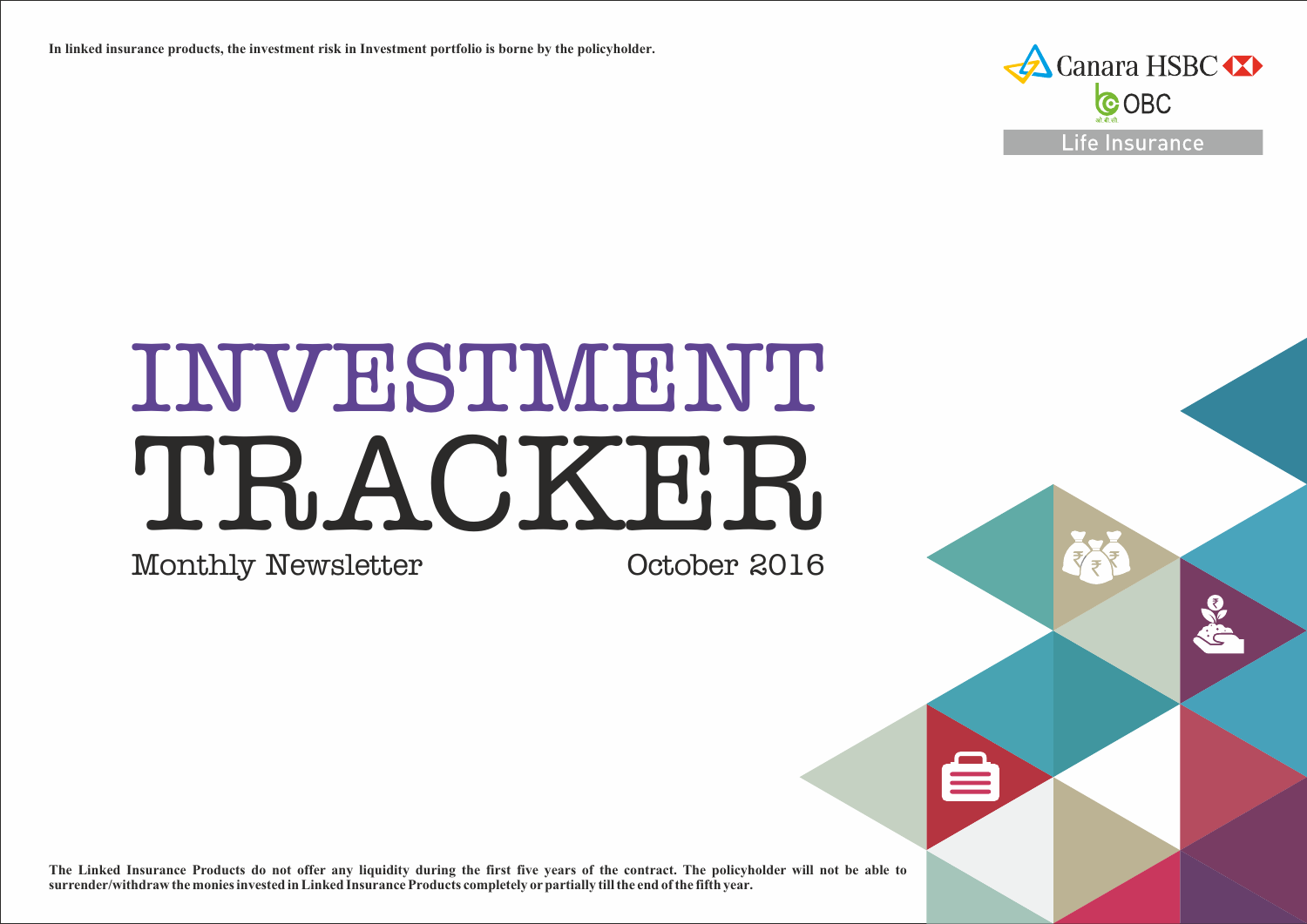

## **Content**

|                       | From the CIO's Desk             | 2  |
|-----------------------|---------------------------------|----|
|                       | Unit Linked Equity Fund         | 3  |
| $\blacktriangleright$ | Unit Linked Equity II Fund      | 4  |
| $\blacktriangleright$ | Unit Linked Growth Fund         | 5  |
| $\blacktriangleright$ | Unit Linked Growth II Fund      | 6  |
|                       | Unit Linked Growth Plus Fund    | 7  |
|                       | Unit Linked Balanced Fund       | 8  |
| $\blacktriangleright$ | Unit Linked Balanced II Fund    | 9  |
| $\blacktriangleright$ | Unit Linked Balanced Plus Fund  | 10 |
| $\blacktriangleright$ | Unit Linked Debt Fund           | 11 |
|                       | Unit Linked Debt Plus Fund      | 12 |
| $\blacktriangleright$ | Unit Linked Liquid Fund         | 13 |
|                       | Unit Linked NAV Guarantee Fund  | 14 |
|                       | Unit Linked Pension Growth Fund | 15 |

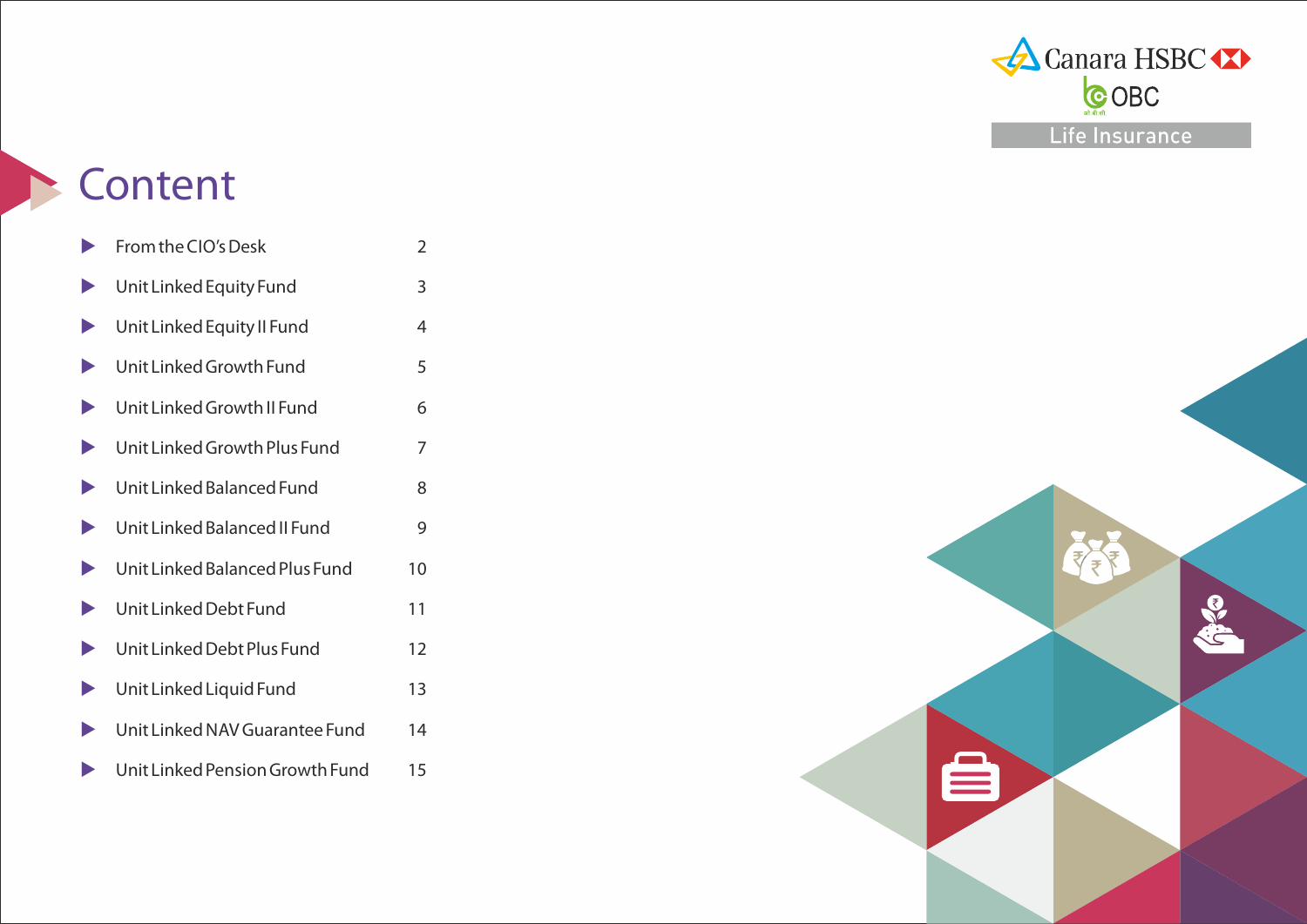

Chief Investment Officer

# FROM THE CIO'S DESK

#### **Dear Policyholder,**

We wish you a very happy and prosperous festival season and are delighted to report to you that performance of all our funds are exceeding their benchmarks significantly across periods. Our Equity fund has delivered 11.4% returns in the past 1 year (Nifty return: 7.2)%. In the last 8 years, the fund has grown at an annual rate of 18.2 % (Nifty return: 15.4%). Further, our Debt fund has delivered 12.3% returns in the past 1 year (Benchmark return: 10.3%). In the last 8 years, it has grown at an annual rate of 8.6% (Benchmark return: 7.8%). All performance numbers are as on 31st October 2016. Please refer to the fund section ahead for the detailed and past performance of your fund.

The Nifty ended flat for the month of October 2016 after posting strong gains in the beginning of the month on the back of 25 bps rate cut by Reserve Bank of India, strong auto sales numbers and easing of tension between India and Pakistan. Equity markets are now consolidating after having gone up substantially during the start of the year. The direction for the markets would be dependent on results of the US elections in November 2016, actions of US Federal reserve in December 2016 and recovery in corporate profits. Foreign Institutions sold `3000 crores worth of equities while Domestic Institutions invested `6675 crores in the month of October 2016. In the debt markets, yields remained range bound at 6.80% levels.

On the economic front, recovery in corporate profit growth seems closer than ever. Consumer inflation at 4.31% in September 2016 remains comfortable while interest rates continue coming down. Monsoons have been good which has raised the water table and the winter crop is expected to be good. Government spending has significantly increased both in infrastructure as well as through One Rank One Pay (OROP), 7th pay commission and rural spending. This is also reflected in higher fiscal deficit for April 2016-September 2016 period. Recently released core industries growth is up by 5%. Cars, two wheelers, tractors are growing at a healthy clip. We see Indian economy on recovery path albeit slowly. This would drive GDP and profit growth for companies over the next two years.

The second quarter results season is underway and there are early signs of recovery. More than half of the results have been declared and are turning out to be good. This growth is visible after 5 quarters of de-growth and downgrade in earnings of companies. Globally driven sectors like information technology, pharmaceuticals continue to moderate in growth while domestic economy linked sectors and companies have shown improvement.

We suggest that this is a prudent time to invest and build portfolio to generate healthy returns from medium to long term perspective. On the debt market side, we continue to maintain a higher duration of the funds so that returns are higher when the interest rates fall to revive the growth.

In our assessment, your insurance and investment needs in insurance products do not change with short term market movements and are planned from long term perspective. As per our analysis in the past, favorable returns are generated in the financial markets by systematic, regular and disciplined investing over a long period of time. We suggest that short term market movements should not influence your renewal premium payments for your insurance policy. The failure to pay insurance premiums on time/discontinuance of premium payment may impact your long term goals and reaping full insurance policy benefits.

**Data Sources: The factual information mentioned above pertaining to market performance has been taken from National Stock Exchange (NSE) website, CRISIL Customized debt index, Reserve Bank of India (RBI) NDS-OM, Bloomberg.**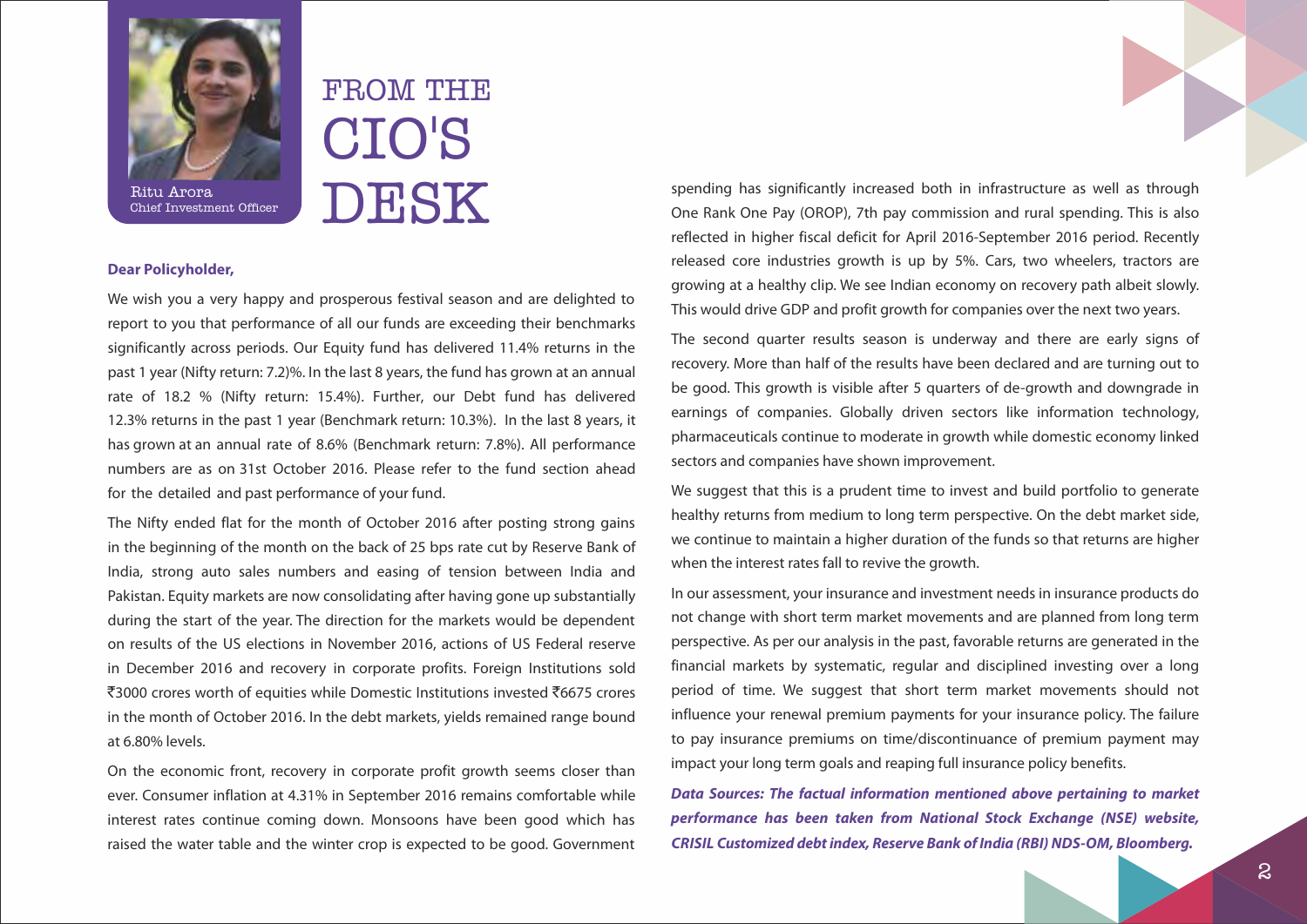### Unit Linked Equity Fund

The Fund's primary objective is to have high capital appreciation through investment in equities. To maintain liquidity, the Fund will invest in cash and money market instruments.

Date of Inception: 16<sup>th</sup> June 2008 Benchmark: CNX Nifty Index

NAV as on 28<sup>th</sup> October, 2016: 20.934

### Risk Profile – High

| <b>Asset Allocation Pattern</b>       |                |
|---------------------------------------|----------------|
| Equity and Equity Related Instruments | $60\% - 100\%$ |
| <b>Money Market</b>                   | $0\% - 40\%$   |





Equity Fund benchmark is CNX Nifty Index. Past performance is not indicative of future performance. The SFIN for Equity Fund is ULIF00116/06/08EQUITYFUND136.

| Portfolio as on 31 <sup>st</sup> October, 2016 | %      |
|------------------------------------------------|--------|
| <b>EQUITY</b>                                  | 98.31  |
| <b>TOP 10 EQUITY STOCKS</b>                    |        |
| Maruti Suzuki India Ltd                        | 5.93   |
| <b>HDFC Bank Ltd</b>                           | 5.66   |
| Sun Pharmaceutical Industries Ltd              | 5.62   |
| <b>Tata Motors Ltd</b>                         | 5.44   |
| <b>Infosys Ltd</b>                             | 4.57   |
| R <sup>*</sup> Shares Banking ETF              | 4.22   |
| IndusInd Bank Ltd                              | 4.05   |
| <b>ITC Ltd</b>                                 | 4.04   |
| <b>YES Bank Ltd</b>                            | 3.89   |
| Larsen N Toubro Ltd                            | 3.80   |
| <b>Others</b>                                  | 51.09  |
| OTHER NET CURRENT ASSETS                       | 1.69   |
| <b>Total</b>                                   | 100.00 |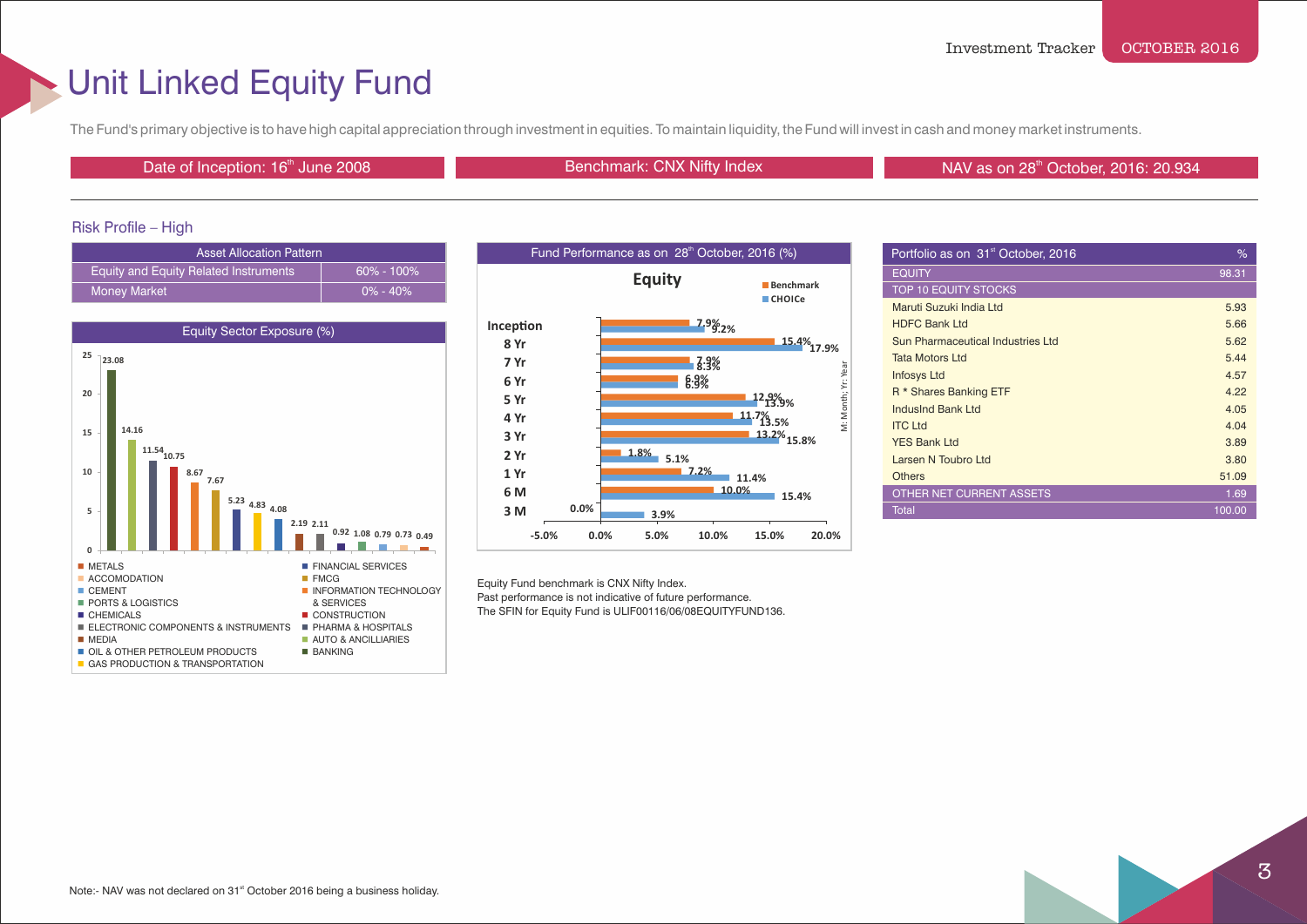### Unit Linked Equity II Fund

The Fund's primary objective is to have high capital appreciation through investment in equities. To maintain liquidity, the Fund will invest in cash and money market instruments.

Date of Inception: 7<sup>th</sup> January 2010 **Benchmark: CNX Nifty Index NAV as on the State of Index NAV as on index** 

NAV as on 28<sup>th</sup> October, 2016: 17.171

### Risk Profile – High

| <b>Asset Allocation Pattern</b>                    |                |
|----------------------------------------------------|----------------|
| Equity and Equity Related Instruments <sup>1</sup> | $60\% - 100\%$ |
| <b>Money Market</b>                                | $0\% - 40\%$   |





Equity Fund benchmark is CNX Nifty Index.

Past performance is not indicative of future performance. The SFIN for Equity II Fund is ULIF00607/01/10EQUTYIIFND136

| Portfolio as on 31 <sup>st</sup> October, 2016 | %      |
|------------------------------------------------|--------|
| <b>EQUITY</b>                                  | 97.46  |
| <b>TOP 10 EQUITY STOCKS</b>                    |        |
| Maruti Suzuki India Ltd                        | 5.80   |
| <b>HDFC Bank Ltd</b>                           | 5.80   |
| Sun Pharmaceutical Industries Ltd              | 5.64   |
| <b>Tata Motors Ltd</b>                         | 5.51   |
| <b>Infosys Ltd</b>                             | 4.57   |
| <b>ITC Ltd</b>                                 | 4.07   |
| IndusInd Bank Ltd                              | 4.01   |
| <b>YES Bank Ltd</b>                            | 3.97   |
| R <sup>*</sup> Shares Banking ETF              | 3.91   |
| Larsen N Toubro Ltd                            | 3.76   |
| <b>Others</b>                                  | 50.41  |
| OTHER NET CURRENT ASSETS                       | 2.54   |
| <b>Total</b>                                   | 100.00 |

Note:- NAV was not declared on 31<sup>st</sup> October 2016 being a business holiday.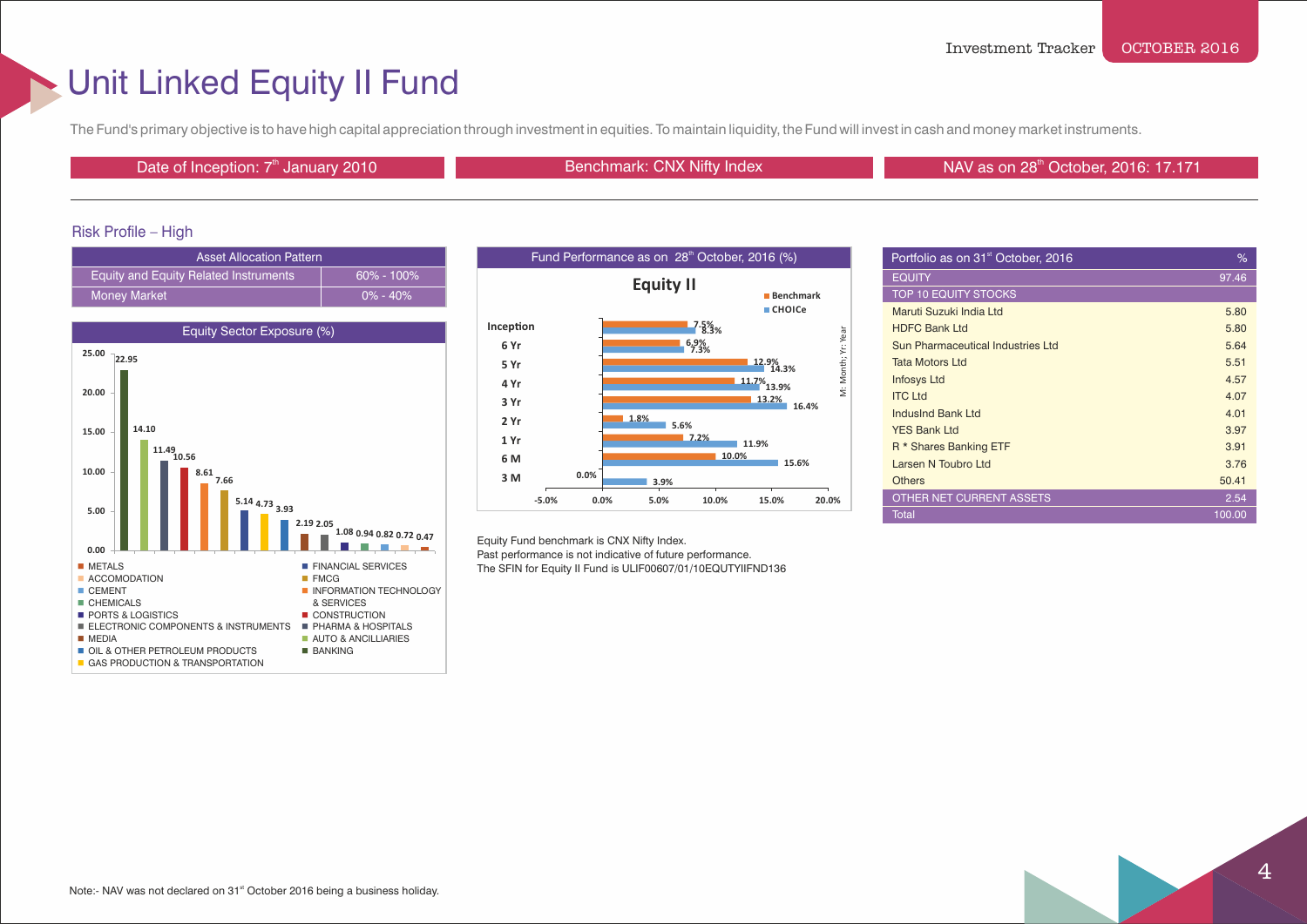### Unit Linked Growth Fund

This Fund invests in listed equities and high quality fixed income and money market instruments. The Fund intends to adopt a relatively aggressive approach towards bonds and equities with the objective of achieving capital appreciation.

th Date of Inception: 16<sup>th</sup> June 2008 Benchmark: CNX Nifty Index and<br>Concursion Company Company Panel Fund Index ERIGINIAN. CIVA NIITY INDEX AND MILE AND SERVICE IN A VIOLET SERVICE IN A CRISIL Composite Bond Fund Index NAV as on 28<sup>th</sup> October, 2016: 21.198

### Risk Profile – Medium to High

| <b>Asset Allocation Pattern</b>              |               |  |
|----------------------------------------------|---------------|--|
| <b>Equity and Equity Related Instruments</b> | $50\% - 90\%$ |  |
| <b>Debt Securities</b>                       | $10\% - 50\%$ |  |
| <b>Money Market</b>                          | $10\% - 40\%$ |  |



| <b>Credit Rating Profile</b> |            |
|------------------------------|------------|
| <b>PARTICULARS</b>           | <b>ULG</b> |
| AAA & equivalent*            | 100.00%    |
| AA & equivalent              | 0.00%      |
| A & equivalent               | 0.00%      |
| Total                        | 100.00%    |

\* Includes Government Securities, SDL, Treasury Bill and CBLO

Note:- NAV was not declared on 31<sup>st</sup> October 2016 being a business holiday.



Growth Fund benchmark is 80% CNX Nifty Index and 20% CRISIL Composite Bond Fund Index. Modified Duration (in years): 6.01 Past performance is not indicative of future performance. The SFIN for Growth Fund is ULIF00216/06/08GROWTHFUND136.



| Portfolio as on 31 <sup>st</sup> October, 2016 | %      |
|------------------------------------------------|--------|
| <b>EQUITY</b>                                  | 82.60  |
| <b>TOP 10 EQUITY STOCKS</b>                    |        |
| Maruti Suzuki India Ltd                        | 5.66   |
| <b>HDFC Bank Ltd</b>                           | 4.86   |
| Sun Pharmaceutical Industries Ltd              | 4.25   |
| <b>YES Bank Ltd</b>                            | 4.18   |
| <b>Infosys Ltd</b>                             | 3.40   |
| Kotak Mahindra Bank Ltd                        | 3.33   |
| Tata Motors I td                               | 3.14   |
| <b>IndusInd Bank Ltd</b>                       | 3.00   |
| <b>Larsen N Toubro Ltd</b>                     | 2.88   |
| <b>ITC Ltd</b>                                 | 2.47   |
| <b>Others</b>                                  | 45.44  |
| <b>GOVERNMENT SECURITIES</b>                   | 11.60  |
| Government of India                            | 10.80  |
| <b>State Government of Rajasthan</b>           | 0.31   |
| State Government of Tamil Nadu                 | 0.31   |
| <b>State Government of Uttar Pardesh</b>       | 0.18   |
| <b>CORPORATE BONDS/DEBENTURES</b>              | 3.77   |
| <b>Power Finance Corporation Ltd</b>           | 1.58   |
| <b>Rural Electrification Corporation Ltd</b>   | 0.96   |
| Reliance Ports & Terminals Ltd                 | 0.65   |
| Reliance Gas Transportation Infrastructure Ltd | 0.32   |
| India Infra Debt Ltd                           | 0.25   |
| OTHER NET CURRENT ASSETS                       | 2.03   |
| <b>Total</b>                                   | 100.00 |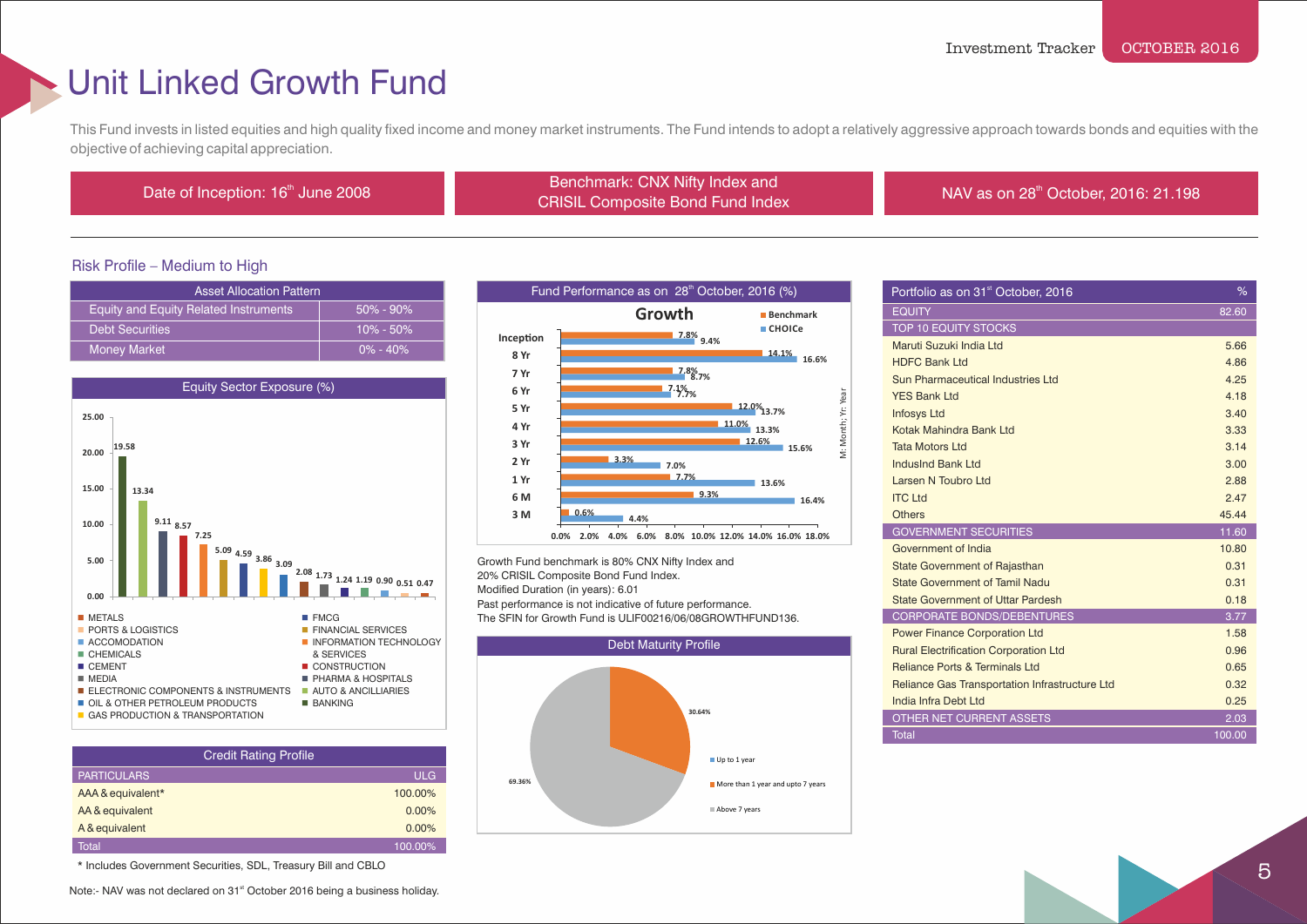### Unit Linked Growth II Fund

This Fund invests in listed equities and high quality fixed income and money market instruments. The Fund intends to adopt a relatively aggressive approach towards bonds and equities with the objective of achieving capital appreciation.

Benchmark: CNX Nifty Index and<br>Date of Inception: 7<sup>th</sup> January 2010 Benchmark: CNX Nifty Index and ECRISIL Composite Bond Fund Index NAV as on 28<sup>th</sup> October, 2016: 17.815

#### Risk Profile – Medium to High

| <b>Asset Allocation Pattern</b>              |               |  |
|----------------------------------------------|---------------|--|
| <b>Equity and Equity Related Instruments</b> | $50\% - 90\%$ |  |
| <b>Debt Securities</b>                       | $10\% - 50\%$ |  |
| <b>Money Market</b>                          | $0\% - 40\%$  |  |



| <b>Credit Rating Profile</b> |         |
|------------------------------|---------|
| <b>PARTICULARS</b>           | ULG-II  |
| AAA & equivalent*            | 100.00% |
| AA & equivalent              | 0.00%   |
| A & equivalent               | 0.00%   |
| <b>Total</b>                 | 100.00% |

\* Includes Government Securities, SDL, Treasury Bill and CBLO

Note:- NAV was not declared on 31<sup>st</sup> October 2016 being a business holiday.



Growth Fund benchmark is 80% CNX Nifty Index and 20% CRISIL Customized Bond Fund Index. Modified Duration (in years): 6.04 Past performance is not indicative of future performance. The SFIN for Growth II Fund is ULIF00707/01/10GROWTIIFND136



| Portfolio as on 31 <sup>st</sup> October, 2016 | %      |
|------------------------------------------------|--------|
| <b>EQUITY</b>                                  | 82.60  |
| <b>TOP 10 EQUITY STOCKS</b>                    |        |
| Maruti Suzuki India Ltd                        | 5.66   |
| <b>HDFC Bank Ltd</b>                           | 4.84   |
| Sun Pharmaceutical Industries Ltd              | 4.25   |
| <b>YES Bank Ltd</b>                            | 4.25   |
| <b>Infosys Ltd</b>                             | 3.45   |
| Kotak Mahindra Bank Ltd                        | 3.35   |
| <b>Tata Motors Ltd</b>                         | 3.32   |
| IndusInd Bank Ltd                              | 3.00   |
| Larsen N Toubro Ltd                            | 2.90   |
| <b>ITC Ltd</b>                                 | 2.46   |
| <b>Others</b>                                  | 45.14  |
| <b>GOVERNMENT SECURITIES</b>                   | 11.36  |
| Government of India                            | 10.00  |
| State Government of Maharashtra                | 0.78   |
| <b>State Government of Rajasthan</b>           | 0.39   |
| <b>State Government of Uttar Pardesh</b>       | 0.15   |
| State Government of Tamil Nadu                 | 0.04   |
| <b>CORPORATE BONDS/DEBENTURES</b>              | 4.19   |
| <b>Power Finance Corporation Ltd</b>           | 1.86   |
| <b>Bajaj Finance Ltd</b>                       | 0.75   |
| Reliance Gas Transportation Infrastructure Ltd | 0.41   |
| <b>IDFC Infra Debt Fund Ltd</b>                | 0.38   |
| The Great Eastern Shipping Co Ltd              | 0.31   |
| <b>Reliance Ports &amp; Terminals Ltd</b>      | 0.25   |
| India Infra Debt Ltd                           | 0.24   |
| OTHER NET CURRENT ASSETS                       | 1.85   |
| <b>Total</b>                                   | 100.00 |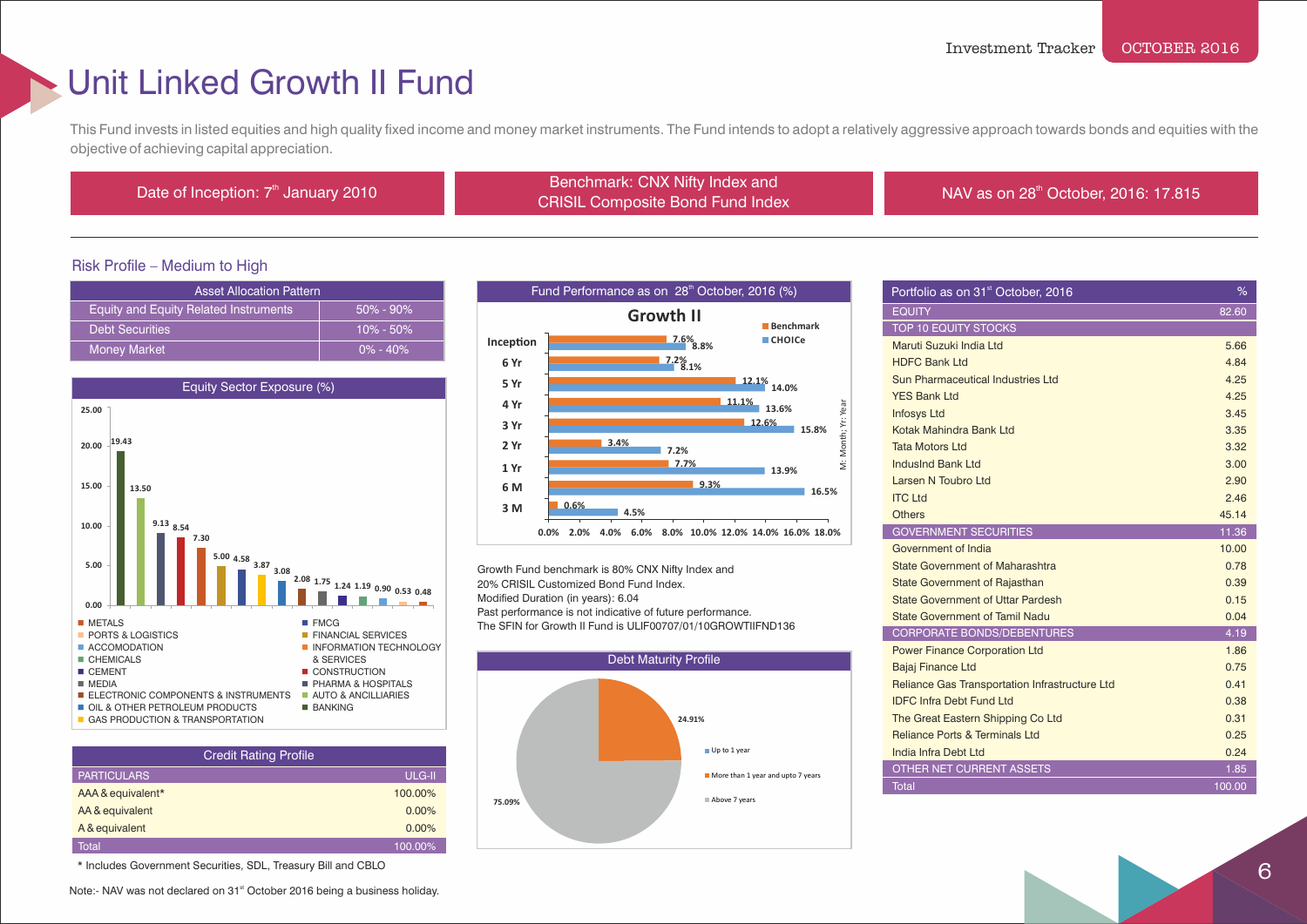### Unit Linked Growth Plus Fund

This Fund invests in listed equities and high quality fixed income and money market instruments. The Fund intends to adopt a relatively aggressive approach towards bonds and equities with the objective of achieving capital appreciation.

Benchmark: CNX Nifty Index and<br>CDICIL Composite Bond Fund Index and<br>CDICIL Composite Bond Fund Index CRISIL Composite Bond Fund Index

NAV as on 28<sup>th</sup> October, 2016: 15.342

### Risk Profile – Medium to High

| <b>Asset Allocation Pattern</b>              |               |  |
|----------------------------------------------|---------------|--|
| <b>Equity and Equity Related Instruments</b> | $50\% - 90\%$ |  |
| <b>Debt Securities</b>                       | $10\% - 50\%$ |  |
| <b>Money Market</b>                          | $0\% - 40\%$  |  |



| <b>Credit Rating Profile</b> |                |
|------------------------------|----------------|
| <b>PARTICULARS</b>           | <b>ULGPLUS</b> |
| AAA & equivalent*            | 100.00%        |
| AA & equivalent              | $0.00\%$       |
| A & equivalent               | $0.00\%$       |
| Total                        | 100.00%        |

\* Includes Government Securities, SDL, Treasury Bill and CBLO

Note:- NAV was not declared on 31<sup>st</sup> October 2016 being a business holiday.



Growth Fund benchmark is 80% CNX Nifty Index and 20% CRISIL Customized Bond Fund Index. Modified Duration (in years): 5.91 Past performance is not indicative of future performance. The SFIN for Growth Plus Fund is ULIF00913/09/10GROWTPLFND136.



| Portfolio as on 31 <sup>st</sup> October, 2016 | %      |
|------------------------------------------------|--------|
| <b>EQUITY</b>                                  | 82.30  |
| <b>TOP 10 EQUITY STOCKS</b>                    |        |
| Maruti Suzuki India Ltd                        | 5.66   |
| HDFC Bank I td                                 | 4.83   |
| <b>YES Bank Ltd</b>                            | 4.25   |
| Sun Pharmaceutical Industries Ltd              | 4.21   |
| <b>Infosys Ltd</b>                             | 3.48   |
| Kotak Mahindra Bank Ltd                        | 3.27   |
| Tata Motors I td                               | 3.18   |
| <b>IndusInd Bank Ltd</b>                       | 2.93   |
| Larsen N Toubro Ltd                            | 2.91   |
| <b>ITC Ltd</b>                                 | 2.46   |
| <b>Others</b>                                  | 45.12  |
| <b>GOVERNMENT SECURITIES</b>                   | 13.22  |
| Government of India                            | 12.99  |
| <b>State Government of Rajasthan</b>           | 0.16   |
| State Government of Uttar Pardesh              | 0.06   |
| <b>State Government of Tamil Nadu</b>          | 0.01   |
| <b>CORPORATE BONDS/DEBENTURES</b>              | 2.84   |
| <b>Power Finance Corporation Ltd</b>           | 0.70   |
| <b>Rural Electrification Corporation Ltd</b>   | 0.58   |
| <b>Tata Sons Ltd</b>                           | 0.37   |
| <b>IDFC Infra Debt Fund Ltd</b>                | 0.31   |
| <b>Bajaj Finance Ltd</b>                       | 0.31   |
| <b>Reliance Ports &amp; Terminals Ltd</b>      | 0.23   |
| Reliance Gas Transportation Infrastructure Ltd | 0.17   |
| India Infra Debt Ltd                           | 0.16   |
| OTHER NET CURRENT ASSETS                       | 1.65   |
| <b>Total</b>                                   | 100.00 |

7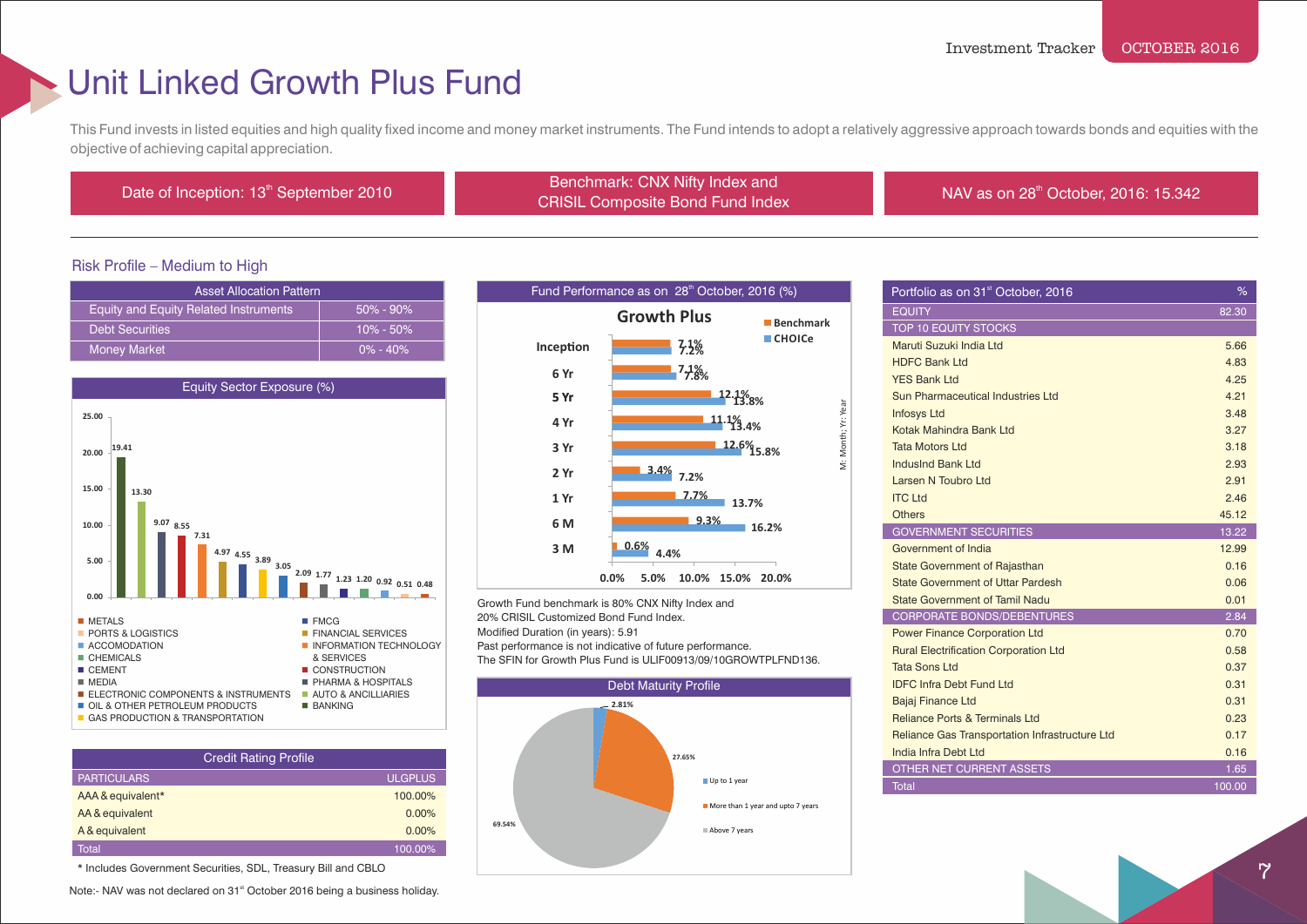### Unit Linked Balanced Fund

This Fund adopts a relatively balanced approach towards bonds and equities exposure with the objective of achieving capital appreciation with minimal short-term performance volatility.

th Date of Inception: 16<sup>th</sup> June 2008 Benchmark: CNX Nifty Index and Benchmark: CNX Nifty Index and CRISIL Composite Bond Fund Index

NAV as on 28<sup>th</sup> October, 2016: 21.989

### Risk Profile – Medium

| <b>Asset Allocation Pattern</b>              |               |
|----------------------------------------------|---------------|
| <b>Equity and Equity Related Instruments</b> | $30\% - 70\%$ |
| <b>Debt Securities</b>                       | $30\% - 70\%$ |
| Money Market                                 | $0\% - 40\%$  |



| <b>Credit Rating Profile</b> |            |
|------------------------------|------------|
| <b>PARTICULARS</b>           | <b>ULB</b> |
| AAA & equivalent*            | 99.31%     |
| AA & equivalent              | 0.69%      |
| A & equivalent               | 0.00%      |
| Total                        | 100.00%    |

\* Includes Government Securities, SDL, Treasury Bill and CBLO



Balanced Fund benchmark is 50% CNX Nifty Index and 50% CRISIL Customized Bond Fund Index. Modified Duration (in years): 5.99 Past performance is not indicative of future performance. The SFIN for Balanced Fund is ULIF00316/06/08BLNCEDFUND136.



| Portfolio as on 31 <sup>st</sup> October, 2016                       | %            |
|----------------------------------------------------------------------|--------------|
| <b>EQUITY</b>                                                        | 52.07        |
| <b>TOP 10 EQUITY STOCKS</b>                                          |              |
| <b>HDFC Bank Ltd</b>                                                 | 2.87         |
| Maruti Suzuki India Ltd                                              | 2.82         |
| Sun Pharmaceutical Industries Ltd                                    | 2.66         |
| <b>YES Bank Ltd</b>                                                  | 2.64         |
| <b>Tata Motors Ltd</b>                                               | 2.47         |
| <b>Infosys Ltd</b>                                                   | 2.16         |
| Kotak Mahindra Bank Ltd                                              | 2.11         |
| <b>IndusInd Bank Ltd</b>                                             | 1.98         |
| Larsen N Toubro Ltd                                                  | 1.81         |
| <b>ITC Ltd</b>                                                       | 1.72         |
| <b>Others</b>                                                        | 28.83        |
| <b>GOVERNMENT SECURITIES</b>                                         | 26.15        |
| Government of India                                                  | 22.05        |
| <b>State Government of Gujarat</b>                                   | 1.46         |
| State Government of Maharashtra                                      | 0.86         |
| State Government of Tamil Nadu                                       | 0.71         |
| <b>State Government of Rajasthan</b>                                 | 0.65         |
| <b>State Government of Uttar Pardesh</b>                             | 0.34         |
| State Government of Andhra Pradesh                                   | 0.08         |
| <b>CORPORATE BONDS/DEBENTURES</b>                                    | 18.46        |
| <b>Power Finance Corporation Ltd</b>                                 | 6.96         |
| <b>Rural Electrification Corporation Ltd</b><br><b>Tata Sons Ltd</b> | 2.13         |
| <b>HDB Financial Services Ltd</b>                                    | 2.00<br>1.78 |
| <b>Reliance Ports &amp; Terminals Ltd</b>                            | 1.50         |
| Reliance Gas Transportation Infrastructure Ltd                       | 1.50         |
| <b>CGCE - NCR Planning Board</b>                                     | 0.87         |
| <b>Bajaj Finance Ltd</b>                                             | 0.50         |
| IL & FS Financial Services Ltd                                       | 0.27         |
| <b>Housing Development Finance Corp Ltd</b>                          | 0.27         |
| <b>Others</b>                                                        | 0.68         |
| OTHER NET CURRENT ASSETS                                             | 3.32         |
| <b>Total</b>                                                         | 100.00       |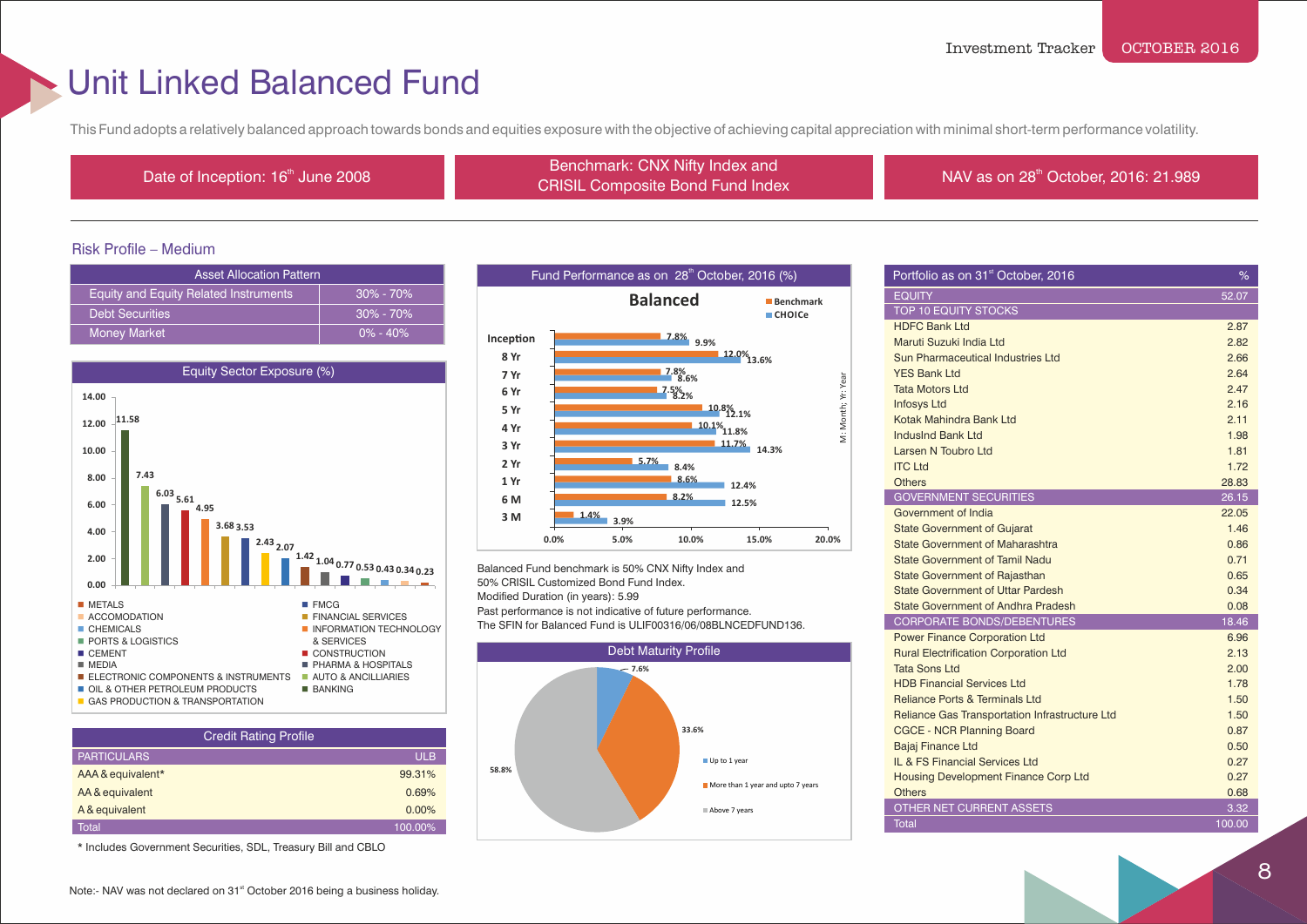### Unit Linked Balanced II Fund

This Fund adopts a relatively balanced approach towards bonds and equities exposure with the objective of achieving capital appreciation with minimal short-term performance volatility.

th Date of Inception: 7<sup>th</sup> January 2010 Benchmark: CNX Nifty Index and<br>
CHOW Contract in Results and the latter of the latter of the latter of the latter of the latter of the latter ENGITIAN. CIVA NITY TIGES AND MAN AS ON 28<sup>th</sup> October, 2016: 17.636<br>CRISIL Composite Bond Fund Index

#### Risk Profile – Medium

| <b>Asset Allocation Pattern</b>              |               |
|----------------------------------------------|---------------|
| <b>Equity and Equity Related Instruments</b> | $30\% - 70\%$ |
| <b>Debt Securities</b>                       | $30\% - 70\%$ |
| <b>Money Market</b>                          | $0\% - 40\%$  |



| <b>Credit Rating Profile</b> |          |
|------------------------------|----------|
| <b>PARTICULARS</b>           | ULB-II   |
| AAA & equivalent*            | 100.00%  |
| AA & equivalent              | $0.00\%$ |
| A & equivalent               | $0.00\%$ |
| <b>Total</b>                 | 100.00%  |

\* Includes Government Securities, SDL, Treasury Bill and CBLO



Balanced Fund benchmark is 50% S&P CNX Nifty Index and 50% CRISIL Customized Bond Fund Index. Modified Duration (in years): 6.03 Past performance is not indicative of future performance. The SFIN for Balanced II Fund is ULIF00807/01/10BLNCDIIFND136.



| Portfolio as on 31 <sup>st</sup> October, 2016        | %      |
|-------------------------------------------------------|--------|
| <b>EQUITY</b>                                         | 52.60  |
| <b>TOP 10 EQUITY STOCKS</b>                           |        |
| <b>HDFC Bank Ltd</b>                                  | 2.93   |
| Maruti Suzuki India Ltd                               | 2.79   |
| <b>YES Bank Ltd</b>                                   | 2.75   |
| Sun Pharmaceutical Industries Ltd                     | 2.62   |
| <b>Tata Motors Ltd</b>                                | 2.43   |
| <b>Infosys Ltd</b>                                    | 2.18   |
| Kotak Mahindra Bank Ltd                               | 2.16   |
| IndusInd Bank Ltd                                     | 2.00   |
| <b>ITC Ltd</b>                                        | 1.86   |
| Larsen N Toubro Ltd                                   | 1.81   |
| <b>Others</b>                                         | 29.07  |
| <b>GOVERNMENT SECURITIES</b>                          | 27.13  |
| Government of India                                   | 24.54  |
| <b>State Government of Gujarat</b>                    | 1.42   |
| <b>State Government of Rajasthan</b>                  | 0.55   |
| State Government of Maharashtra                       | 0.34   |
| <b>State Government of Uttar Pardesh</b>              | 0.28   |
| <b>CORPORATE BONDS/DEBENTURES</b>                     | 17.62  |
| <b>Power Finance Corporation Ltd</b>                  | 6.43   |
| <b>Indian Railway Finance Corporation Ltd</b>         | 1.84   |
| <b>Rural Electrification Corporation Ltd</b>          | 1.67   |
| The Great Eastern Shipping Co Ltd                     | 1.42   |
| <b>Reliance Ports &amp; Terminals Ltd.</b>            | 1.41   |
| <b>HDB Financial Services Ltd</b>                     | 1.07   |
| <b>Reliance Gas Transportation Infrastructure Ltd</b> | 1.03   |
| <b>IDFC Infra Debt Fund Ltd</b>                       | 0.55   |
| <b>CGCE - NCR Planning Board</b>                      | 0.48   |
| <b>LIC Housing Finance Ltd</b>                        | 0.43   |
| <b>Others</b>                                         | 1.31   |
| OTHER NET CURRENT ASSETS                              | 2.64   |
| Total                                                 | 100.00 |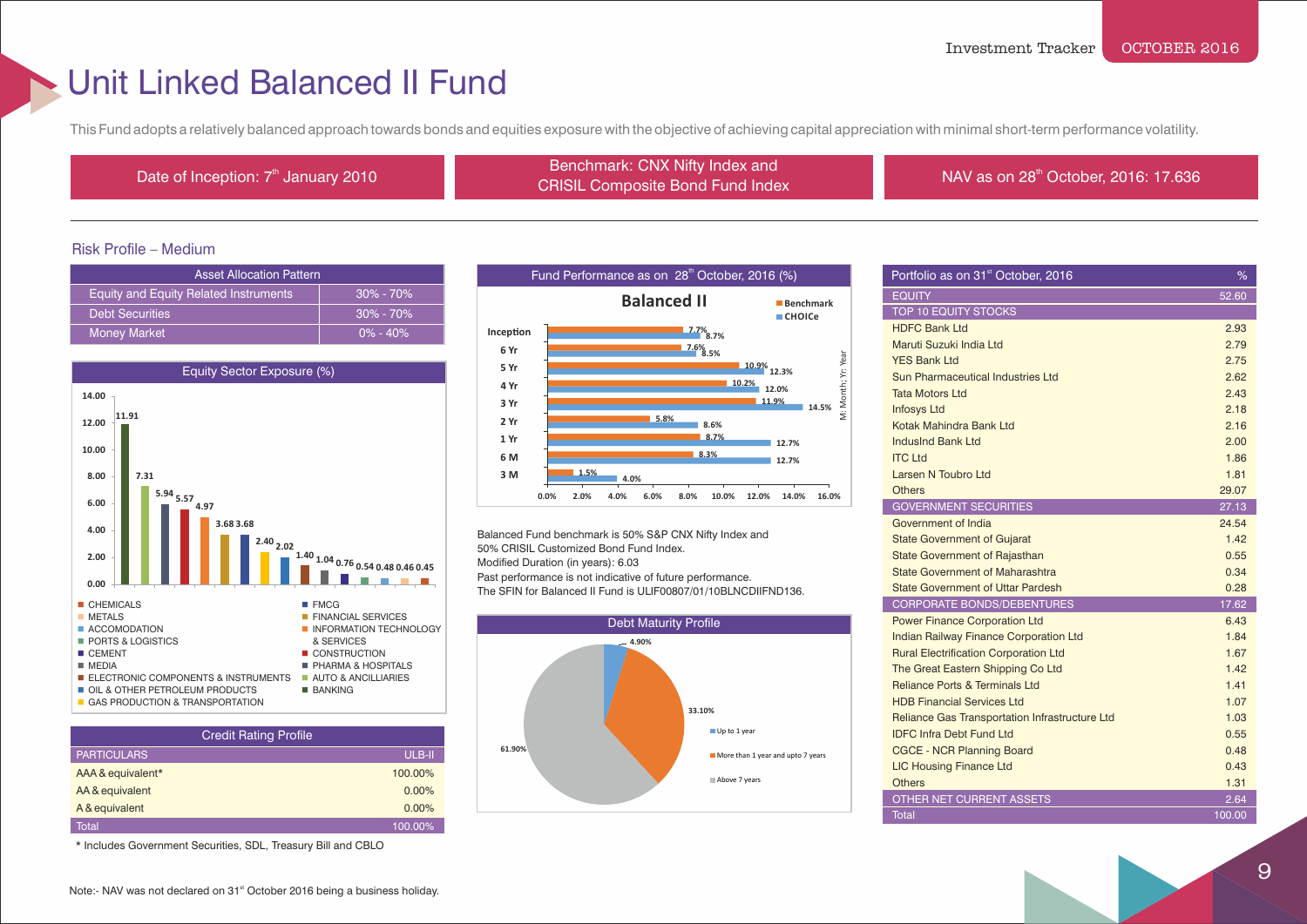### Unit Linked Balanced Plus Fund

This Fund adopts a relatively balanced approach towards bonds and equities exposure with the objective of achieving capital appreciation with minimal short-term performance volatility.

th Date of Inception: 13<sup>th</sup> September 2010 Benchmark: CNX Nifty Index and<br>CRIOW Benchmark: CNX Nifty Index and ENGITIME CONSINUITY INDEX AND INDEX NAV AS ON 28<sup>th</sup> October, 2016: 15.705<br>CRISIL Composite Bond Fund Index

### Risk Profile – Medium

| <b>Asset Allocation Pattern</b>              |               |
|----------------------------------------------|---------------|
| <b>Equity and Equity Related Instruments</b> | $30\% - 70\%$ |
| <b>Debt Securities</b>                       | $30\% - 70\%$ |
| <b>Money Market</b>                          | $0\% - 40\%$  |



| <b>Credit Rating Profile</b> |  |
|------------------------------|--|
| <b>ULBPLUS</b>               |  |
| 100.00%                      |  |
| $0.00\%$                     |  |
| 0.00%                        |  |
| 100.00%                      |  |
|                              |  |

\* Includes Government Securities, SDL, Treasury Bill and CBLO



Balanced Fund benchmark is 50% S&P CNX Nifty Index and 50% CRISIL Customized Bond Fund Index. Modified Duration (in years): 6.08 Past performance is not indicative of future performance. The SFIN for Balanced Plus Fund is ULIF01013/09/10BLNCDPLFND136.



| Portfolio as on 31 <sup>st</sup> October, 2016 | %      |
|------------------------------------------------|--------|
| <b>EQUITY</b>                                  | 53.33  |
| <b>TOP 10 EQUITY STOCKS</b>                    |        |
| <b>HDFC Bank Ltd</b>                           | 2.97   |
| Maruti Suzuki India Ltd                        | 2.87   |
| <b>YES Bank Ltd</b>                            | 2.73   |
| Sun Pharmaceutical Industries Ltd              | 2.70   |
| Tata Motors I td                               | 2.54   |
| Kotak Mahindra Bank Ltd                        | 2.46   |
| <b>Infosys Ltd</b>                             | 2.23   |
| <b>IndusInd Bank Ltd</b>                       | 1.98   |
| <b>ITC Ltd</b>                                 | 1.89   |
| Larsen N Toubro Ltd                            | 1.82   |
| <b>Others</b>                                  | 29.14  |
| <b>GOVERNMENT SECURITIES</b>                   | 32.74  |
| Government of India                            | 31.58  |
| <b>State Government of Gujarat</b>             | 0.35   |
| <b>State Government of Rajasthan</b>           | 0.33   |
| <b>State Government of Andhra Pradesh</b>      | 0.25   |
| <b>State Government of Uttar Pardesh</b>       | 0.17   |
| <b>State Government of Tamil Nadu</b>          | 0.05   |
| <b>CORPORATE BONDS/DEBENTURES</b>              | 10.68  |
| Indian Railway Finance Corporation Ltd         | 2.40   |
| <b>Power Finance Corporation Ltd</b>           | 1.83   |
| <b>Rural Electrification Corporation Ltd</b>   | 1.43   |
| <b>Tata Sons Ltd</b>                           | 0.99   |
| <b>Reliance Ports &amp; Terminals Ltd</b>      | 0.75   |
| <b>Housing Development Finance Corp Ltd</b>    | 0.72   |
| Reliance Gas Transportation Infrastructure Ltd | 0.58   |
| India Infra Debt Ltd                           | 0.42   |
| <b>IDFC Infra Debt Fund Ltd</b>                | 0.34   |
| <b>LIC Housing Finance Ltd</b>                 | 0.33   |
| <b>Others</b>                                  | 0.88   |
| <b>COMMERCIAL PAPERS</b>                       | 0.47   |
| <b>Piramal Enterprises Ltd</b>                 | 0.19   |
| L & T Infrastructure Finance Company Ltd       | 0.13   |
| <b>Housing Development Finance Corp Ltd</b>    | 0.09   |
| <b>L&amp;T Finance Ltd</b>                     | 0.06   |
| OTHER NET CURRENT ASSETS                       | 2.78   |
| <b>Total</b>                                   | 100.00 |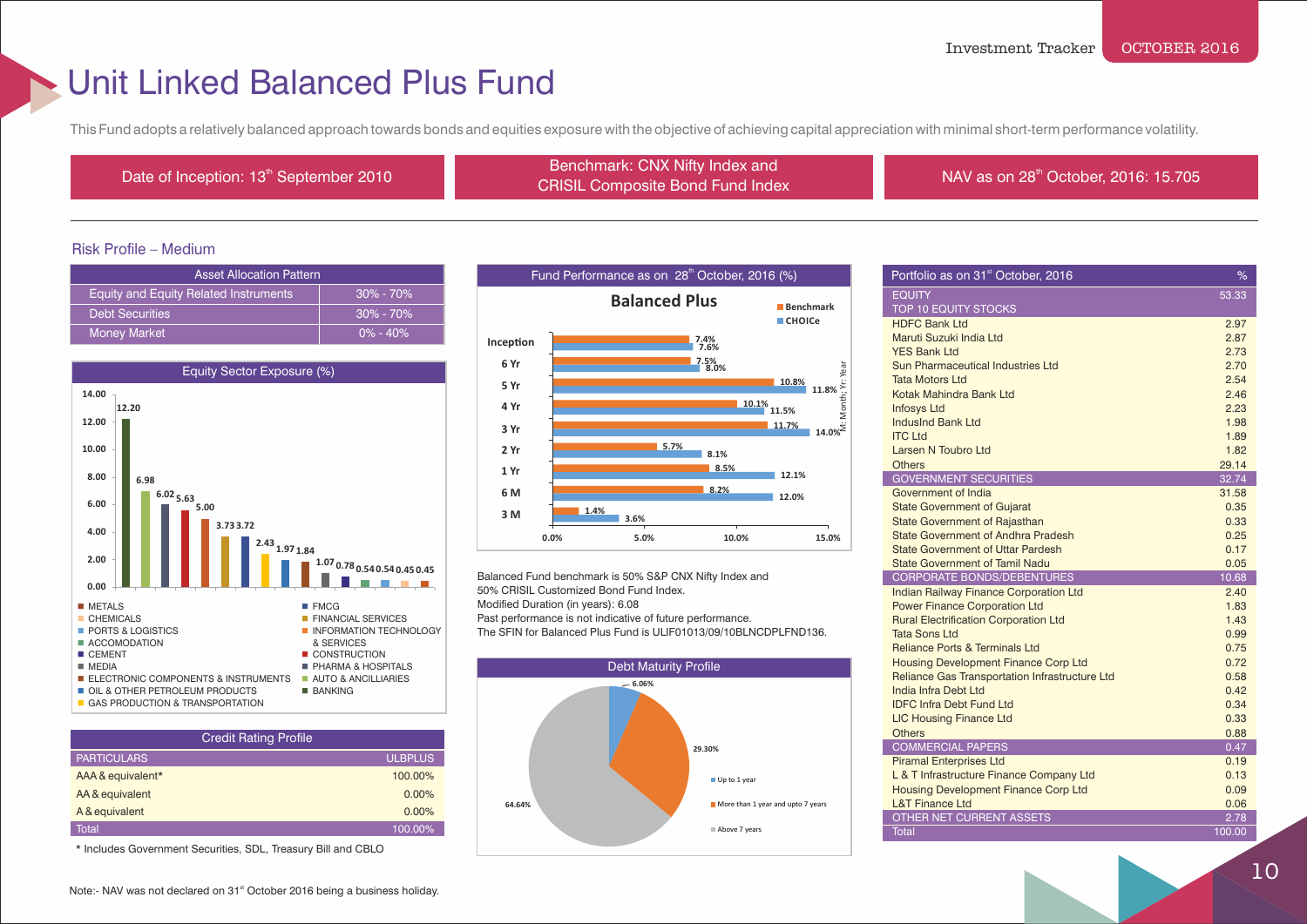### Unit Linked Debt Fund

This Fund invests in a portfolio of high quality bonds and other fixed and floating rate securities issued by the Government, Government agencies and corporate issuers. To maintain liquidity, the Fund invests in the money market instruments.

Benchmark:<br>Date of Inception: 9<sup>th</sup> July 2008 Benchmark: Experiment.<br>CRISIL Composite Bond Fund Index NAV as on 28<sup>th</sup> October, 2016: 21.252

### Risk Profile – Low to Medium





| <b>Credit Rating Profile</b> |            |
|------------------------------|------------|
| <b>PARTICULARS</b>           | <b>ULD</b> |
| AAA & equivalent*            | 99.73%     |
| AA & equivalent              | 0.27%      |
| A & equivalent               | $0.00\%$   |
| Total                        | 100.00%    |

\* Includes Government Securities, SDL, Treasury Bill and CBLO



Debt Fund benchmark is CRISIL Customized Bond Fund Index. Modified Duration (in years): 6.10 Past performance is not indicative of future performance. The SFIN for Debt Fund is ULIF00409/07/08INDEBTFUND136.



| Portfolio as on 31 <sup>st</sup> October, 2016        | %      |
|-------------------------------------------------------|--------|
| <b>GOVERNMENT SECURITIES</b>                          | 49.31  |
| Government of India                                   | 42.78  |
| <b>State Government of Rajasthan</b>                  | 2.59   |
| <b>State Government of Gujarat</b>                    | 1.59   |
| State Government of Andhra Pradesh                    | 1.23   |
| <b>State Government of Uttar Pardesh</b>              | 0.69   |
| State Government of Tamil Nadu                        | 0.42   |
| <b>CORPORATE BONDS/DEBENTURES</b>                     | 47.28  |
| <b>Reliance Ports &amp; Terminals Ltd</b>             | 6.64   |
| <b>Reliance Gas Transportation Infrastructure Ltd</b> | 4.08   |
| The Great Eastern Shipping Co Ltd                     | 3.75   |
| <b>HDB Financial Services Ltd</b>                     | 3.35   |
| Reliance Jio Infocomm Limited                         | 3.25   |
| India Infra Debt Ltd                                  | 3.15   |
| <b>Infrastructure Leasing And Financial Secrvices</b> | 2.96   |
| <b>Housing Development Finance Corp Ltd</b>           | 2.92   |
| Tata Sons Ltd                                         | 2.89   |
| <b>Indian Railway Finance Corporation Ltd</b>         | 2.34   |
| <b>Others</b>                                         | 11.94  |
| OTHER NET CURRENT ASSETS                              | 3.41   |
| Total                                                 | 100.00 |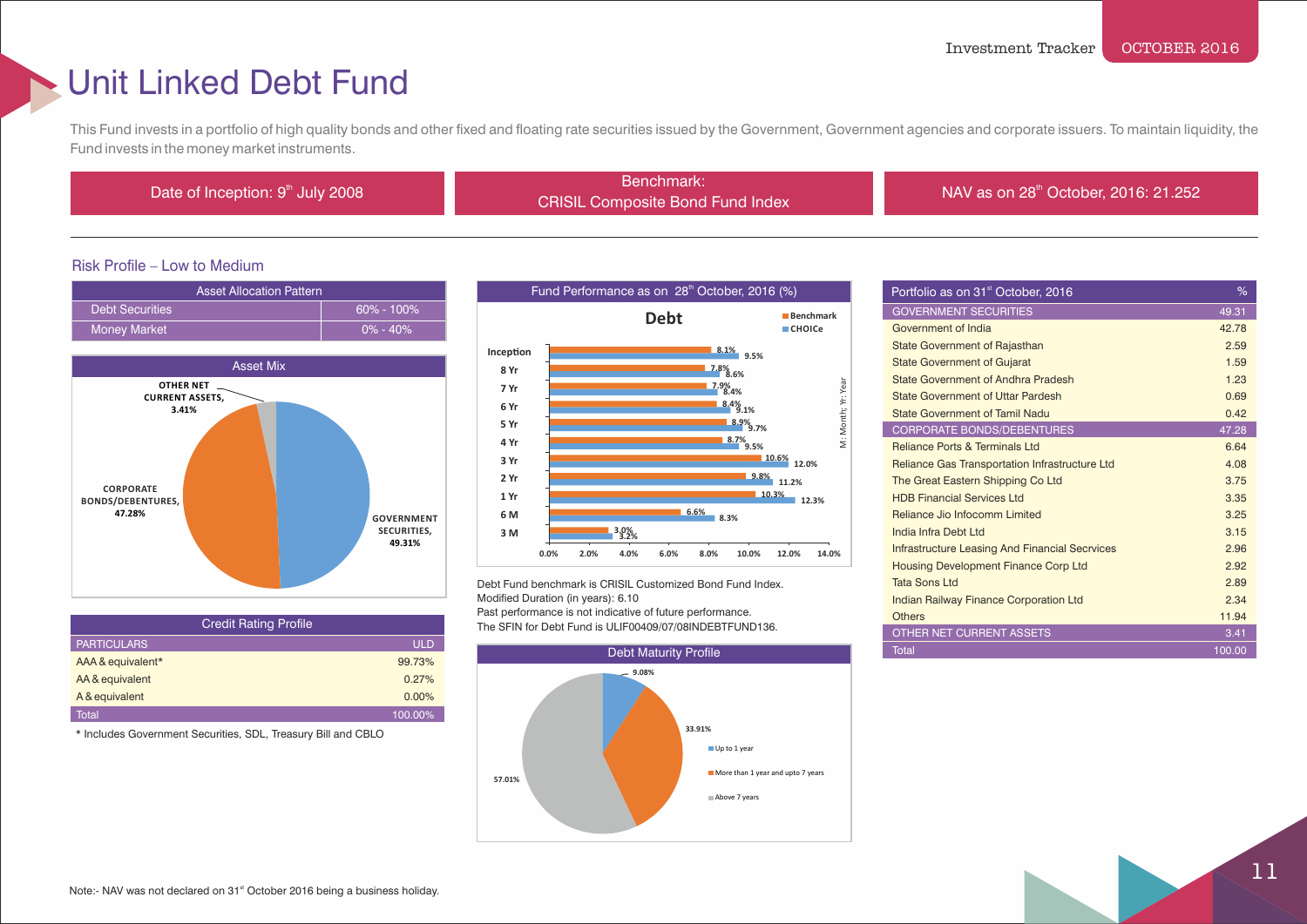### Unit Linked Debt Plus Fund

This Fund invests in a portfolio of high quality bonds and other fixed and floating rate securities issued by the Government, Government agencies and corporate issuers. To maintain liquidity, the Fund invests in the money market instruments.

Benchmark:<br>Date of Inception: 15<sup>th</sup> September 2010 Benchmark:

CRISIL Composite Bond Fund Index

NAV as on 28<sup>th</sup> October, 2016: 16.41

### Risk Profile – Low to Medium





| <b>Credit Rating Profile</b> |                |
|------------------------------|----------------|
| <b>PARTICULARS</b>           | <b>ULDPLUS</b> |
| AAA & equivalent*            | 100.00%        |
| AA & equivalent              | $0.00\%$       |
| A & equivalent               | $0.00\%$       |
| Total                        | $100.00\%$     |

\* Includes Government Securities, SDL, Treasury Bill and CBLO



Debt Fund benchmark is CRISIL Customized Bond Fund Index. Modified Duration (in years): 6.09 Past performance is not indicative of future performance. The SFIN for Debt Plus Fund is ULIF01115/09/10DEBTPLFUND136.



| Portfolio as on 31 <sup>st</sup> October, 2016 | %      |
|------------------------------------------------|--------|
| <b>GOVERNMENT SECURITIES</b>                   | 58.15  |
| Government of India                            | 54.31  |
| <b>State Government of Rajasthan</b>           | 1.79   |
| State Government of Maharashtra                | 1.13   |
| <b>State Government of Uttar Pardesh</b>       | 0.67   |
| <b>State Government of Gujarat</b>             | 0.24   |
| State Government of Tamil Nadu                 | 0.01   |
| <b>CORPORATE BONDS/DEBENTURES</b>              | 37.68  |
| Power Grid Corporation of India Ltd            | 5.64   |
| <b>Power Finance Corporation Ltd</b>           | 5.01   |
| <b>Rural Electrification Corporation Ltd</b>   | 4.82   |
| Reliance Jio Infocomm Limited                  | 4.53   |
| <b>IDEC Infra Debt Fund Ltd</b>                | 4 4 9  |
| India Infra Debt Ltd                           | 2.09   |
| <b>Tata Sons Ltd</b>                           | 1.83   |
| The Great Eastern Shipping Co Ltd              | 1.66   |
| <b>Reliance Ports &amp; Terminals Ltd</b>      | 1.65   |
| <b>Housing Development Finance Corp Ltd</b>    | 1.55   |
| <b>Others</b>                                  | 4.41   |
| <b>COMMERCIAL PAPERS</b>                       | 0.21   |
| L & T Infrastructure Finance Company Ltd       | 0.21   |
| <b>OTHER NET CURRENT ASSETS</b>                | 3.96   |
| <b>Total</b>                                   | 100.00 |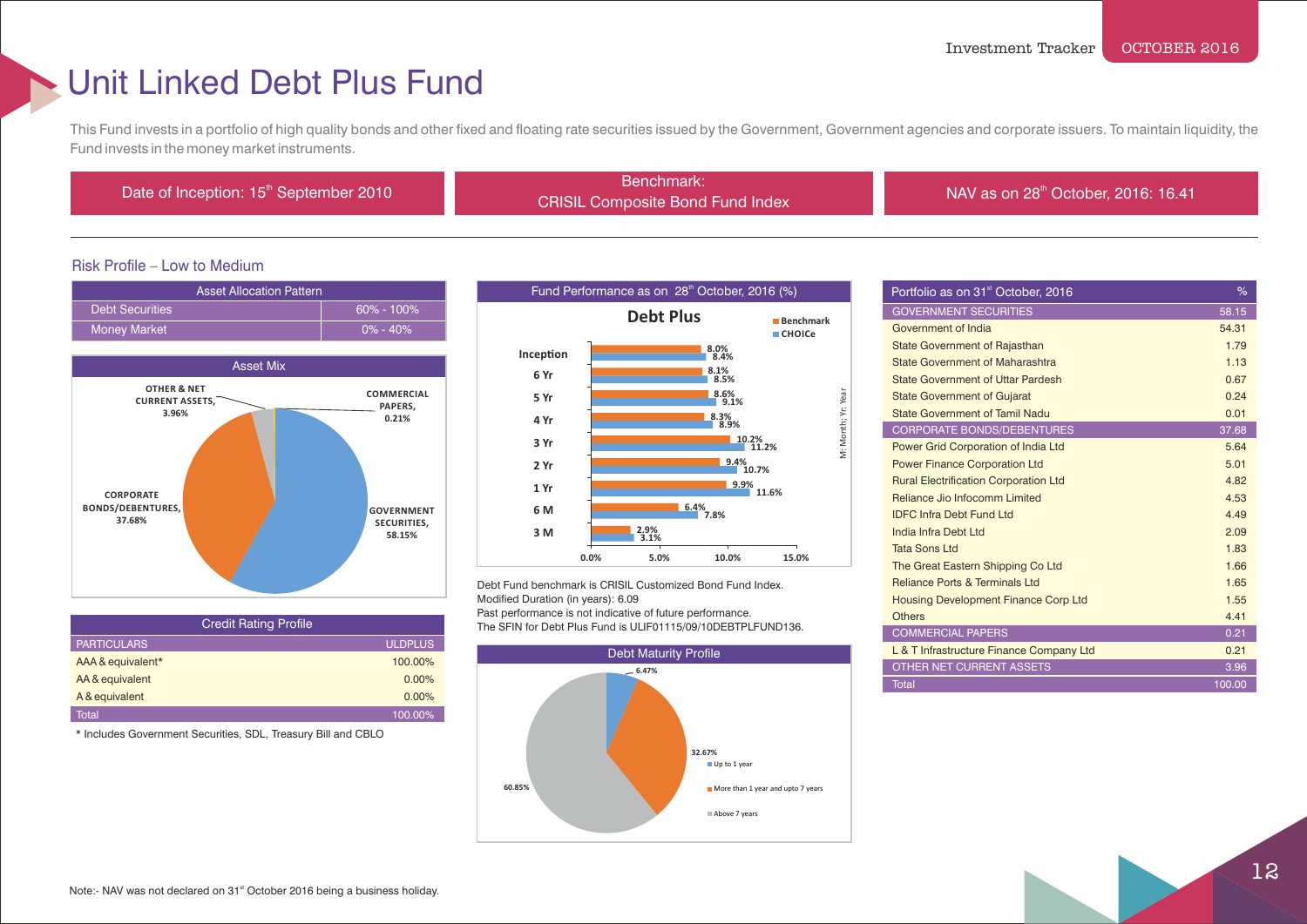### Unit Linked Liquid Fund

This Fund primarily invests in a portfolio constituted of money market and high quality debt securities.

Date of Inception: 14<sup>th</sup> July 2008 **Benchmark: CRISIL Liquid Fund Index** NAV as on 28<sup>th</sup> October, 2016: 18.957

#### Risk Profile – Low





| <b>Credit Rating Profile</b> |          |
|------------------------------|----------|
| <b>PARTICULARS</b>           | ULL      |
| AAA & equivalent*            | 100.00%  |
| AA & equivalent              | $0.00\%$ |
| A & equivalent               | 0.00%    |
| Total                        | 100.00%  |

\* Includes Government Securities, SDL, Treasury Bill and CBLO



Liquid Fund benchmark is CRISIL Liquid Fund Index. Modified Duration (in years): 0.47 Past performance is not indicative of future performance. The SFIN for Liquid Fund is ULIF00514/07/08LIQUIDFUND136.

**Debt Maturity Profile** 



| Portfolio as on 31 <sup>st</sup> October, 2016        | %      |
|-------------------------------------------------------|--------|
| <b>COMMERCIAL PAPERS</b>                              | 39.68  |
| L & T Infrastructure Finance Company Ltd              | 7.61   |
| <b>Piramal Enterprises Ltd</b>                        | 7.54   |
| IL & FS Financial Services Ltd                        | 5.52   |
| <b>Infrastructure Leasing And Financial Secrvices</b> | 5.50   |
| <b>Bajaj Finance Ltd</b>                              | 5.42   |
| <b>L&amp;T Finance Ltd</b>                            | 4.31   |
| Housing Development Finance Corp Ltd                  | 3.79   |
| <b>DEPOSIT WITH BANKS</b>                             | 19.23  |
| <b>Punjab National Bank</b>                           | 6.44   |
| Axis Bank Ltd                                         | 5.38   |
| <b>Bandhan Bank</b>                                   | 4 4 1  |
| <b>Bank of Baroda</b>                                 | 2.15   |
| <b>Corporation Bank</b>                               | 0.85   |
| <b>CORPORATE BONDS/DEBENTURES</b>                     | 17.18  |
| <b>LIC Housing Finance Ltd</b>                        | 5.76   |
| <b>Power Finance Corporation Ltd</b>                  | 5.74   |
| <b>Reliance Capital Ltd</b>                           | 5.67   |
| <b>GOVERNMENT SECURITIES</b>                          | 5.68   |
| Government of India                                   | 5.68   |
| <b>OTHER NET CURRENT ASSETS</b>                       | 18.24  |
| <b>Total</b>                                          | 100.00 |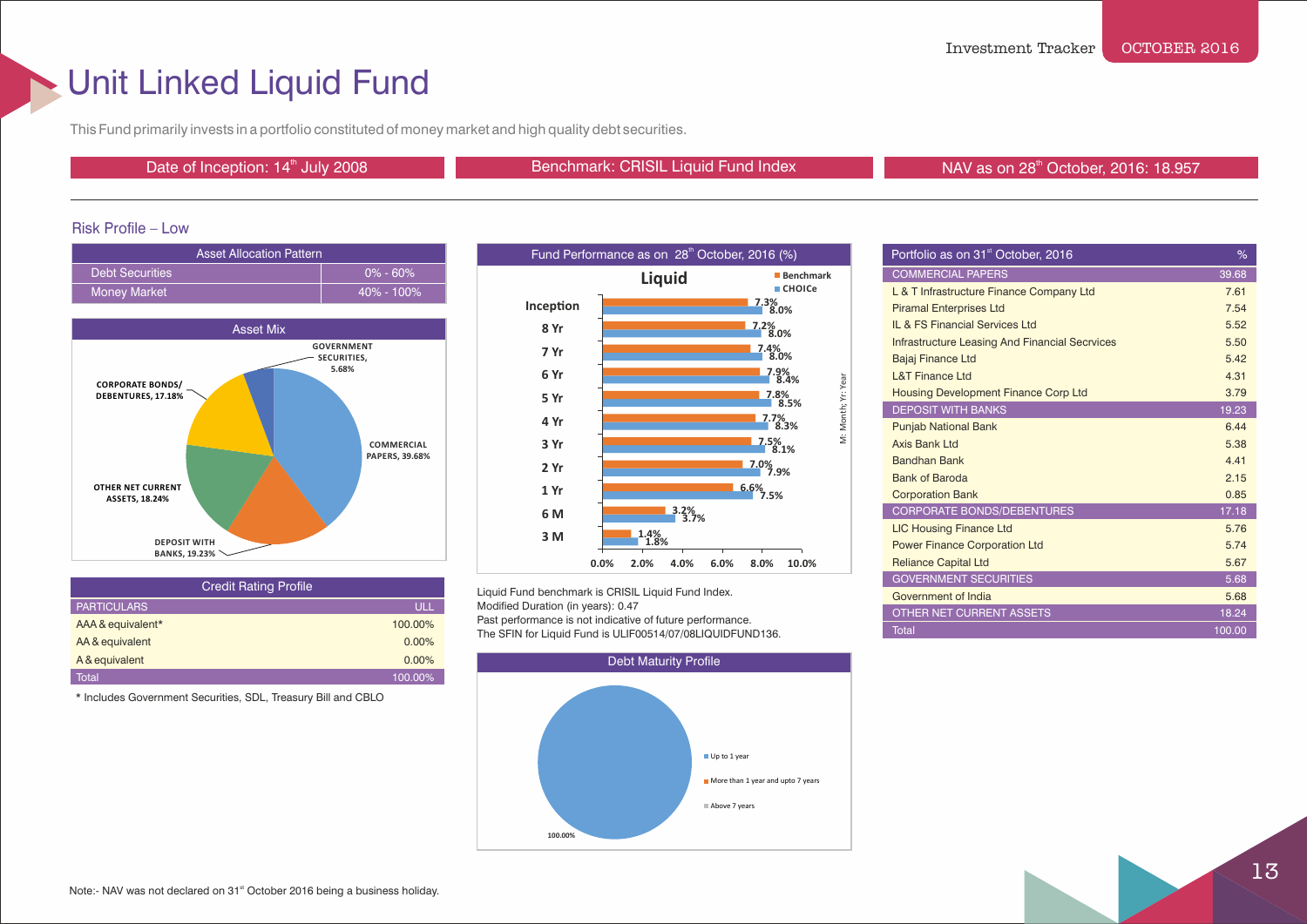### Unit Linked NAV Guarantee Fund

This Fund aims to generate long-term capital appreciation from active management of a portfolio of equity and fixed income securities. The allocation between equity and debt is dynamically managed, depending on the prevalent market conditions to safeguard capital appreciation. The use of derivatives is as per approval by IRDAI.

### Date of Inception: 15<sup>th</sup> April 2011

### NAV as on 28<sup>th</sup> October, 2016: 16.096

st Portfolio as on 31 October, 2016

#### Risk Profile – Medium

| <b>Asset Allocation Pattern</b> |               | <b>Asset Mix</b>                |
|---------------------------------|---------------|---------------------------------|
| Eauity                          | $0\% - 100\%$ | <b>OTHER NET</b>                |
| <b>Debt Securities</b>          | $0\% - 100\%$ | <b>CURRENT ASSETS,</b><br>1.39% |
| Money Market                    | $0\% - 100\%$ |                                 |



| <b>Credit Rating Profile</b> |                |
|------------------------------|----------------|
| <b>PARTICULARS</b>           | <b>UL-NAVG</b> |
| AAA & equivalent*            | 100.00%        |
| AA & equivalent              | $0.00\%$       |
| A & equivalent               | 0.00%          |
| Total                        | 100.00%        |

\* Includes Government Securities, SDL, Treasury Bill and CBLO



All rated fixed income instruments are AAA/P1 + or equivalent. Past performance is not indicative of future performance. Modified Duration (in years): 3.72 The SFIN for NAV Guarantee Fund is ULIF01215/04/11NAVGFUNDSI136.



| Portfolio as on 31 <sup>st</sup> October, 2016 | ℅      |
|------------------------------------------------|--------|
| <b>GOVERNMENT SECURITIES</b>                   | 59.33  |
| Government of India                            | 59.33  |
| <b>EQUITY</b>                                  | 39.29  |
| <b>TOP 10 EQUITY STOCKS</b>                    |        |
| <b>HDFC Bank Ltd</b>                           | 2.99   |
| Maruti Suzuki India Ltd                        | 2.42   |
| Sun Pharmaceutical Industries Ltd              | 2.29   |
| IndusInd Bank Ltd                              | 2.26   |
| <b>Tata Motors Ltd</b>                         | 2.21   |
| Kotak Mahindra Bank Ltd                        | 2.18   |
| <b>YES Bank Ltd</b>                            | 1.95   |
| <b>Infosys Ltd</b>                             | 1.88   |
| <b>ITC Ltd</b>                                 | 1.66   |
| <b>ICICI Bank Ltd</b>                          | 1.61   |
| <b>Others</b>                                  | 17.84  |
| <b>OTHER NET CURRENT ASSETS</b>                | 1.39   |
| <b>Total</b>                                   | 100.00 |
|                                                |        |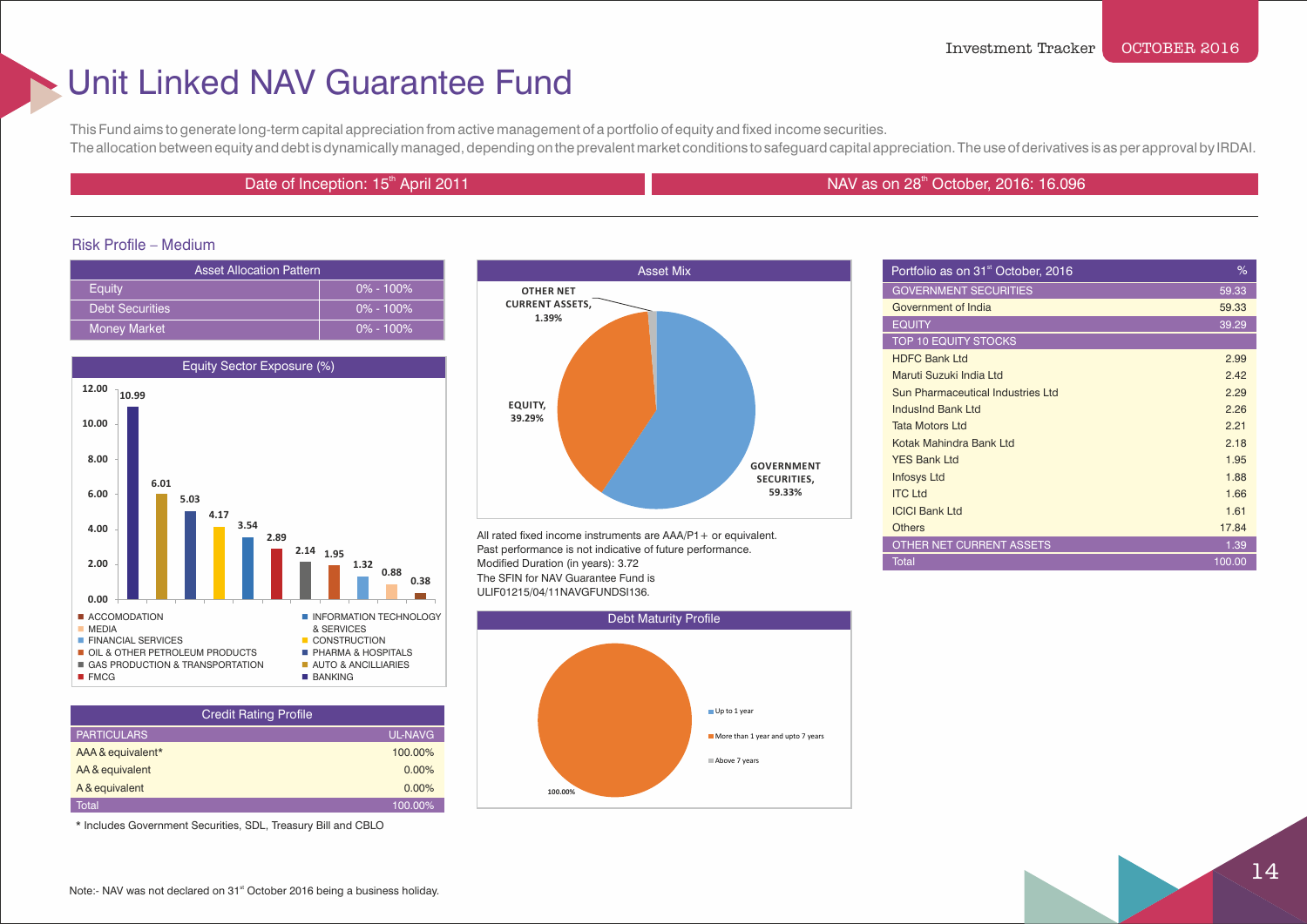### Unit Linked Pension Growth Fund

This Fund invests in listed equities and high quality fixed income and money market instruments. The Fund intends to adopt a relatively aggressive approach towards bonds and equities with the objective of achieving capital appreciation.

Benchmark:<br>Date of Inception: 8<sup>th</sup> September 2016 Benchmark: CNX Nifty Index and CRISIL Composite Bond Fund Index

NAV as on 28<sup>th</sup> October, 2016: 10.063

#### Risk Profile – Medium to High Risk

| <b>Asset Allocation Pattern</b>     |                |  |
|-------------------------------------|----------------|--|
| Equity & Equity related instruments | $10\% - 60\%$  |  |
| <b>Debt Securities</b>              | $20\% - 100\%$ |  |
| <b>Money Market</b>                 | $0\% - 80\%$   |  |



| <b>Credit Rating Profile</b> |             |  |
|------------------------------|-------------|--|
| <b>PARTICULARS</b>           | <b>ULGP</b> |  |
| AAA & equivalent*            | 100.00%     |  |
| AA & equivalent              | 0.00%       |  |
| A & equivalent               | 0.00%       |  |
| Total                        | 100.00%     |  |

\* Includes Government Securities, SDL, Treasury Bill and CBLO



| Portfolio as on 31 <sup>st</sup> October, 2016 | $\%$   |
|------------------------------------------------|--------|
| <b>GOVERNMENT SECURITIES</b>                   | 4.84   |
| Government of India                            | 4.84   |
| OTHER NET CURRENT ASSETS                       | 95.16  |
| Total                                          | 100.00 |

#### Modified Duration (in years): 0.31

 The SFIN for Pension Growth Fund is ULIF01405/11/15PENSGROFND136 Pension Growth Fund benchmark is 40% CNX Nifty Index and 60% Customized Crisil Composite Bond Fund Index